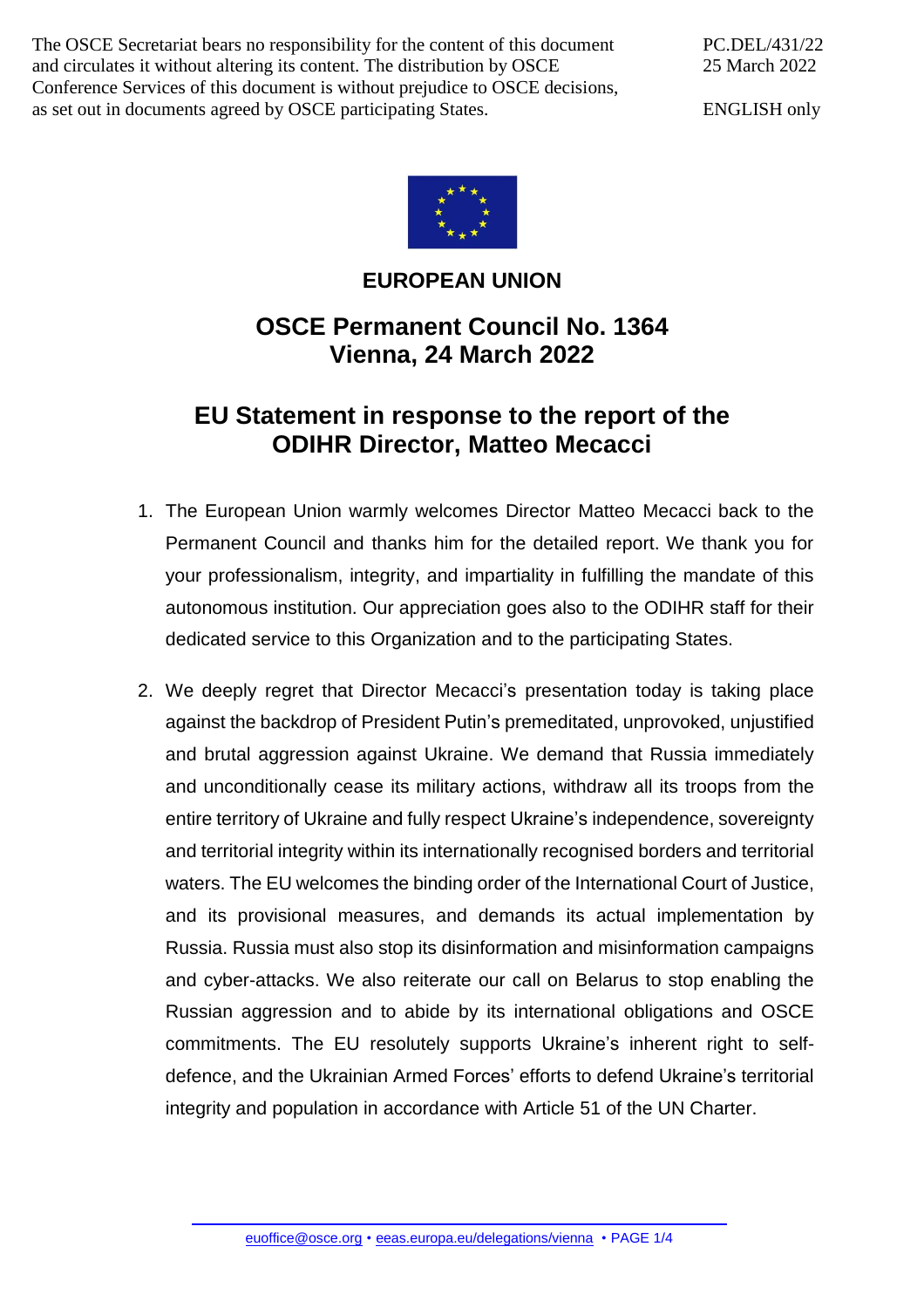- 3. We express gratitude for ODIHR's prompt action to address the dire humanitarian and human rights situation caused by Russia's ongoing aggression against Ukraine. We highly appreciate that the *Ukraine Human Rights Monitoring Initiative***,** through which ODIHR documents the most serious violations of human rights and humanitarian law standards, was operational from day one of Russia's illegal war of aggression. We also value ODIHR's role in providing technical assistance to the expert mission deployed under the Moscow Mechanism, invoked on 3 March by 45 participating States, including all EUMS – together with Ukraine. We look forward to it establishing the facts surrounding the violations of international humanitarian law and human rights law, as well as collecting information about the potential crimes committed, including against civilians. The report will be presented to accountability mechanisms that have, or may have in the future, jurisdiction.
- 4. Echoing ODIHR, we lament the impact of Russia's military attack on Ukraine's democratic institutions. We strongly condemn the kidnappings of democratically elected mayors and local representatives of Ukraine by the Russian Armed Forces and call for their immediate release and for their safety to be guaranteed.
- 5. We stand ready to support ODIHR´s further efforts to undertake concrete actions with regard to Russia's war against Ukraine in the context of the OSCE's comprehensive approach to security.
- 6. We look forward to the first Human Dimension event of the year, the First Supplementary Human Dimension Meeting dedicated to *International cooperation to address violations of international humanitarian law and international human rights law*, organized by the CiO and ODIHR. It will be an opportunity to address the humanitarian and human rights consequences of the Russian war of aggression.
- 7. We underline the importance of ODIHR's role in securing a platform for civil society representatives and human rights defenders to interact with national authorities, ensuring their voices are heard. We will continue to call on all participating States to live up to their international human rights obligations and OSCE commitments, as well as to speak up against the shrinking space, intimidation and reprisals against civil society and human rights defenders. In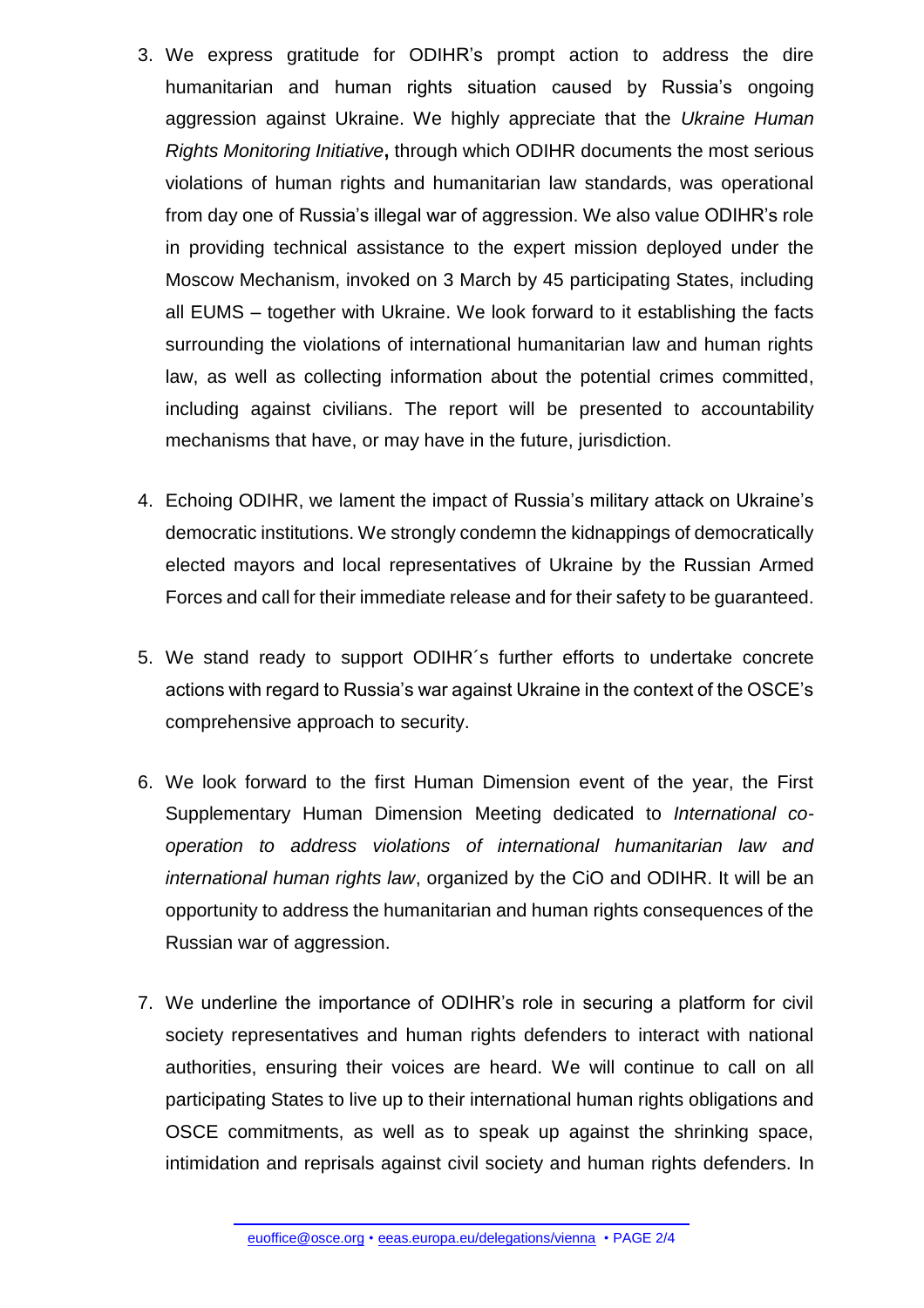this regard, we note with deep concern that the Russian external aggression is accompanied by an ever-increasing repression of Russia's own citizens. We strongly condemn the unprecedented institutional and judicial crackdown on human rights and fundamental freedoms, and outright censorship in Russia.

8. Mr. Director,

In many ways, 2021 represented a milestone for ODIHR. ODIHR marked its  $30<sup>th</sup>$  anniversary, its  $400<sup>th</sup>$  election observation, as well as the publication of its 15<sup>th</sup> annual hate crime report, the largest database on hate crime in the world. ODIHR´s work and its assistance to the participating States, as well as to the OSCE field missions, remained vital despite the COVID-19 pandemic limitations. ODIHR is today the principal institution for ensuring support for free and fair elections, having deployed over 400 election observation missions across the OSCE region. We take this opportunity to express our full support for the election monitoring carried out by the OSCE/ODIHR and its recommendations. We welcome the Office´s continued efforts to support the human rights defenders, as well as the continuing work on torture prevention and freedom of peaceful assembly and association. We value the expert guidance that ODIHR has continued to offer to the participating States on ensuring the rule of law and the independence of the judiciary, respecting human rights and fundamental freedoms, strengthening democratic institutions, increasing the political participation of women, as well as on ensuring inclusive and diverse societies by promoting tolerance and combating all forms of discrimination, including by preventing and combating hate crimes, promoting gender equality and combating gender-based violence.

9. We highly value the independent expert guidance that ODIHR has been providing us with throughout the past 30 years, and we look forward to working closely with the Office in the future. We fully support the mandate of this autonomous institution, which is exercised in a transparent and impartial manner. We urge all participating States to further strengthen their engagement with ODIHR in implementing our human rights commitments, a core component of the OSCE's comprehensive concept of security. We wish you every success for the future.